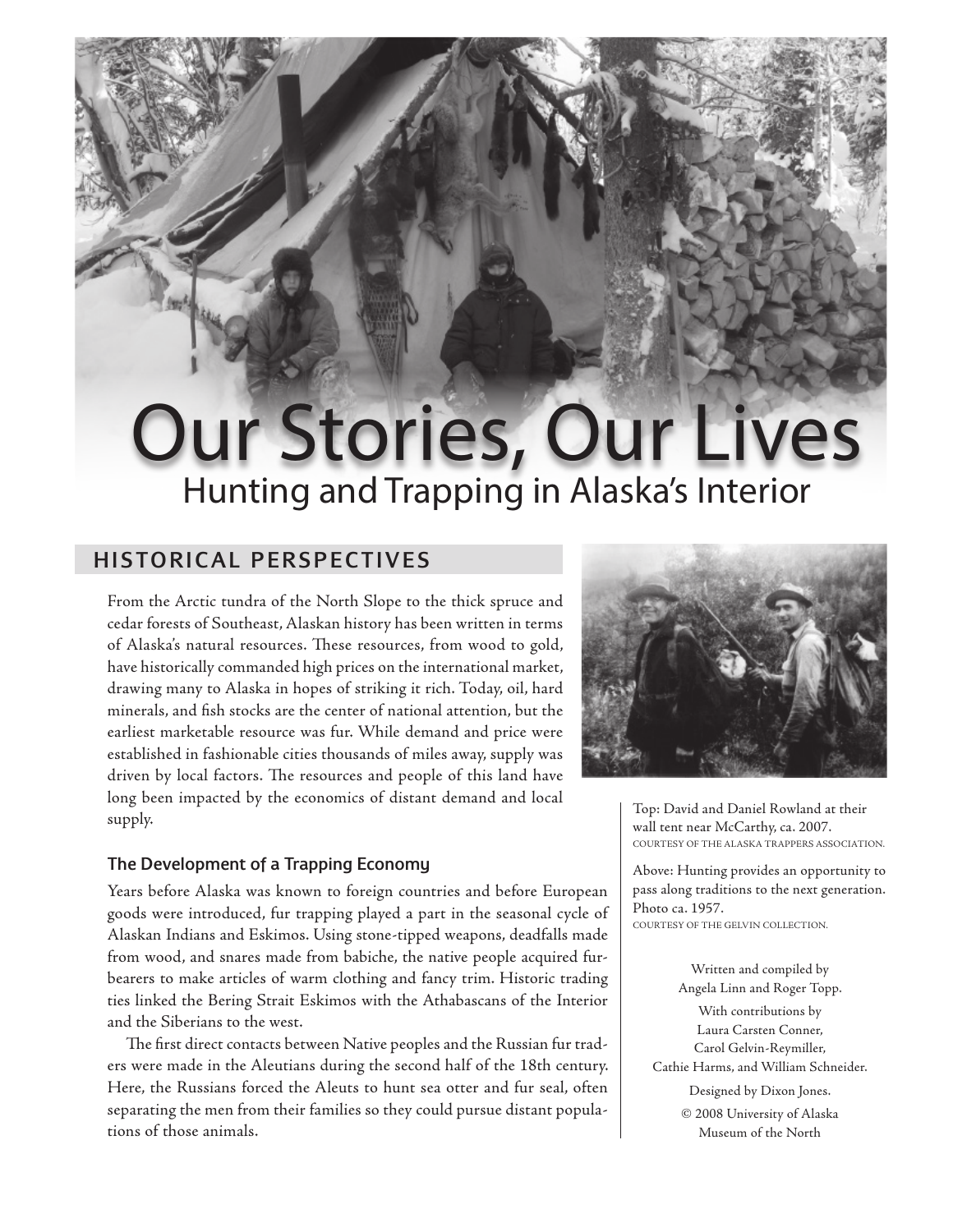The Russian traders worked their way to the east and finally to the mainland of Alaska. Long periods of sustained cold weather in the interior produce prime furs, and diverse habitats support different types of furbearers, including beaver, marten, wolverine, lynx, wolf, and river otter. When the Russians learned about the rich variety and quality of furs available in the interior of Alaska their attention turned inland. This intrusion disrupted the traditional trading relations between coastal and inland peoples. The coastal Dena'ina Athabascans enjoyed the position as middlemen in the Russian fur trade, supplying the Interior Athabascans with foreign trade goods. However, when the Russians moved inland, their positions of power in the trade were compromised.

The exploration of the Yukon River and the development of the Interior fur trade by the Russians was initiated from Mikhailovskii Redoubt (St. Michael), built in 1833. The exploration established new trading posts and diverted the Bering Strait fur trade directly into the company's hands. Now, direct ties with uncau the Athabascans enabled the Russians to avoid the Eskimo middlemen. The establishment of a trading post at Nulato

in 1838 set the stage for competition between the Russian-American Company and the Hudson's

Bay Company, which was moving east from Canada into the Yukon drainage. As was the case with the Russian-American Company, the England-based Hudson's Bay Company forts were located great distances from the headquarters and goods were often years in transit. The Russian-American Company at Nulato and the Hudson's Bay Company at Fort Yukon both thousands of miles from their home company offices, were after the same furs. While the companies vied for fur, the Indians compared trade goods for the best deal. *(continued on page 10)*



Below: Merchandise was often transferred to trading posts by sternwheelers or steamships along the Yukon and other large

MAP ILLUSTRATION BY KIRSTEN PICKARD.

Fairbank

Anchorage

Pacífic Ocean

.<br>Prince William Soun

Gulf of Alaska

DR. ERNEST A. COOK PHOTOGRAPH COLLECTION;

rivers. Photo ca. 1925.

Arctic Ocean

Arctic Cin

Bering Sea

UAF-2003-109-10; UAF ARCHIVES.

Our Stories, Our Lives

 $\overline{2}$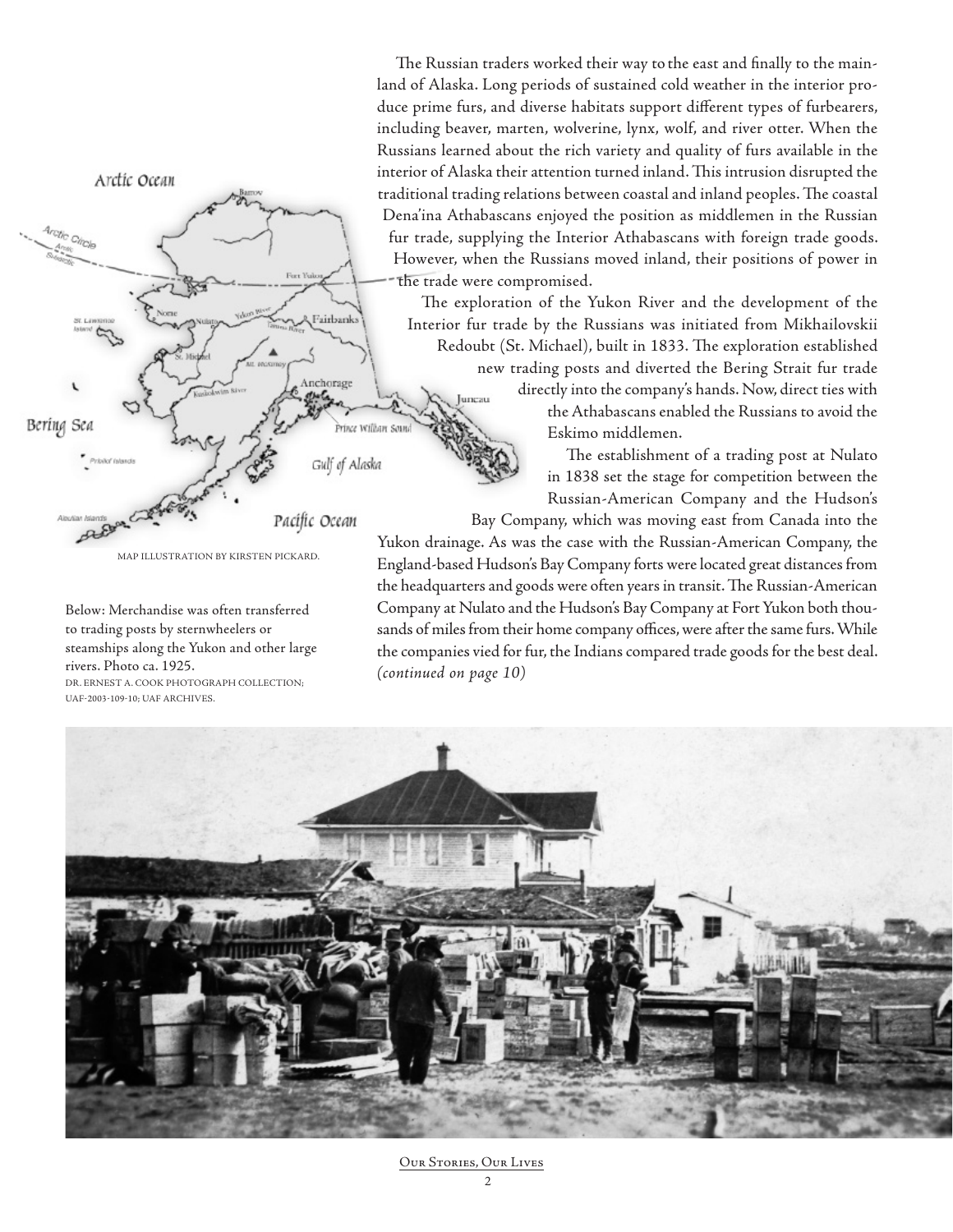## THE ROLE OF WOMEN IN HUNTING AND TRAPPING

by Carol Gelvin-Reymiller

## *Growing up in the small rural town of Central, Alaska, how were you and your sister introduced to hunting and/or trapping?*

We were surrounded by it. It was a given that certain times of the year were marked by hunting or trapping (I think Mother thought about fishing year round!). Discussions about where to go hunting didn't seem to happen, at least overtly, but Dad or Mother, sometimes both, would just be "gone hunting." Some of my first memories are of the results of hunting, rather than the actual hunt itself. I recall Colleen and I being given small paring knives from the kitchen and we went to work next to Dad skinning a moose. We couldn't have been much older than 5 or 6 years old. The moose seemed huge to me (it was!). Discussions of temperatures and how long the meat had been hanging (or should hang) for aging are very early memories. I remember the kitchen table covered with moose or caribou meat; processing was always a lot of fun…packaging, etc…an activity where we could help out, sort of assembly line fashion. Everything was very clean and organized. Knives were constantly being sharpened. I also recall walking behind Mother and Dad hiking out to places looking for moose or caribou, brush on all sides. We had to be quiet and "keep our eyes peeled" even though visibility was limited at our height! Small animals were more Mother's thing… grouse, fish, ducks…it was the watching and listening which she particularly stressed. I recall Dad having us shoot a larger caliber rifle when we were about 12, and I remember

Mother setting up milk cans for us to practice our accuracy using a .22 rifle a year or two before that time. We hunted ptarmigan and grouse first. We began fly fishing about as soon as we could walk along the creek bank reasonably safely, about 5 years old.

Trapping was introduced to us also by its results, rather than the activity itself. Because the trapped animals were generally frozen, they were

left in a heated outbuilding to thaw before skinning; Dad did a good share of that work. Occasionally he would bring a marten or weasel skin in the house which had gotten too dry to turn easily; he needed our smaller hands to finish turning it fur side out, or maybe he was just showing us what to do. I remember the stretching boards and tacks and the smell of the raw fur more than anything. I know Mother was much more involved later (when we were older and could take care of ourselves). Beginning when Colleen and I were about 13, we had our own small marten line across Crooked Creek toward the Crazy Mountains. This is when we learned the fine points of skinning and stretching fur (you're most careful with your very own catch!). To be truthful, I hadn't realized I had been "introduced" to hunting or trapping because it was integral to daily life,



Carol with her husband Scott and son Darwin, displaying their marten take for half of the winter, 1992. COURTESY OF THE GELVIN COLLECTION.

but I suppose as parents, Mother and Dad would have considered the subject of what we should see or learn and at what age. Both of them grew up in families who hunted, trapped and fished, so presumably they had models to follow.

## *How would you characterize your father's and other male reactions to your interest in hunting?*

My father was very supportive, as he was of most all of my endeavors. I don't know, however, that being supportive or non-supportive of my hunting was something he would have contemplated as much as the reality of needing to get a moose or a couple caribou in from the field successfully. Dad was only too glad to have capable assistance from any family member, but logistics also always came into play. I think getting food was the priority. Later, when I was in my early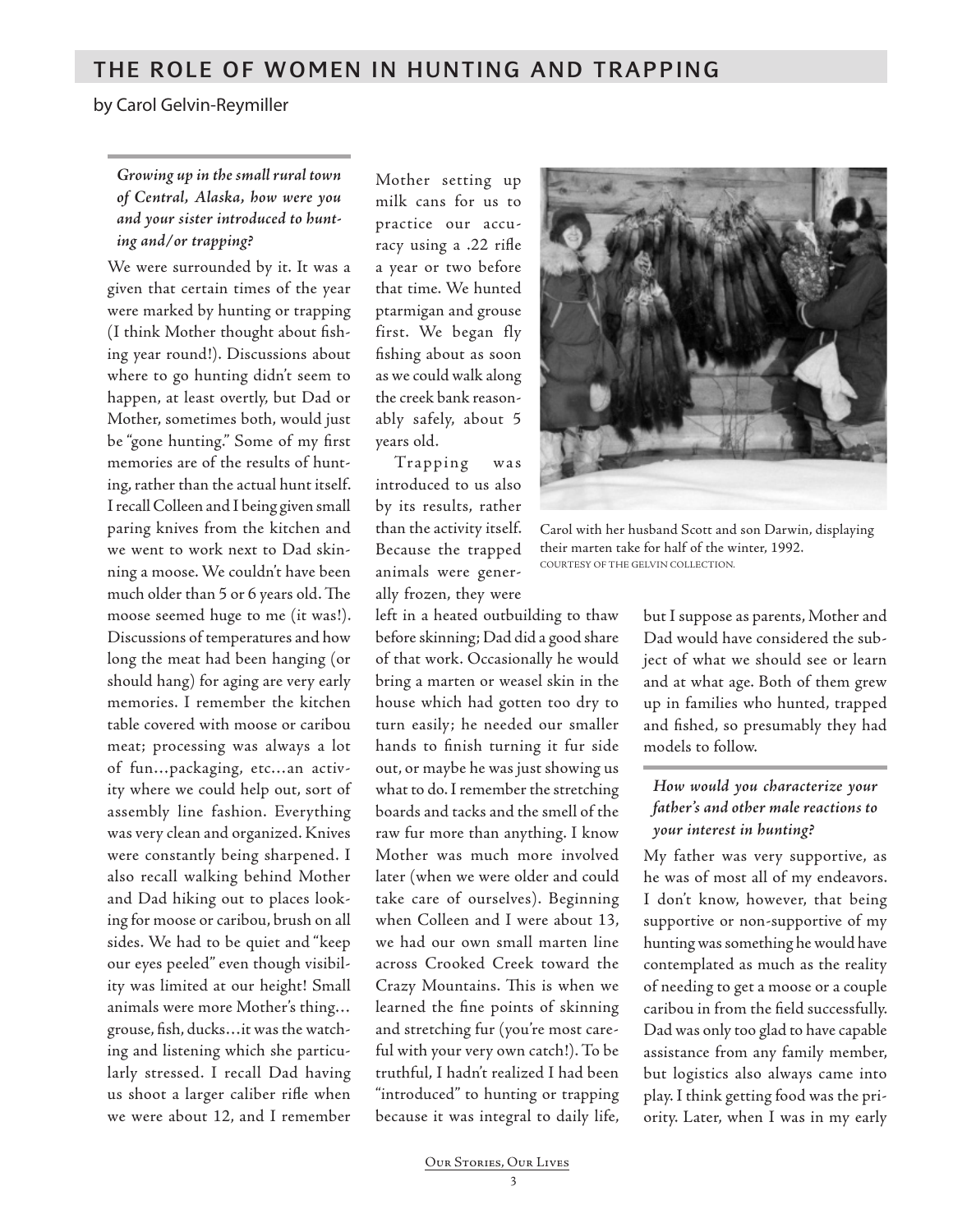20s and Mother and Dad had no children at home, they probably felt less pressure to put food on the table, so to speak. During this time, we spent every autumn at moose camps together, and I think he was proud of any hunting or trapping I did with or without him. It certainly was a source of a lot of our conversations over the years, especially trapping, because it goes on all winter. He was great to talk to about sets or lures or trails. My brother could be more critical (especially when we were younger), but this I believe may have to do with the fact that he is older than I and wanted to show me or help me more than what I would have liked. He and I have also had some memorable hunting experiences together, and I think we respect one another's hunting and trapping abilities.

What I have noticed over the years about some male reactions to my interest or abilities in hunting and trapping is varied: some men basically dismiss or ignore the comments or input you give (they don't respond to you directly, as if it has no validity); other men find it a source of fascination as if this interest or knowledge is unusual, which is irksome because to me this implies women are normally incapable of having such interest or knowledge, or are somehow odd because of it; still other men seem to appreciate it and use this as a basis for conversation and friendship. The irksome reactions don't bother me now, but in the past they did, before I understood them to be reactions from males with limited experience or possessing stereotypes concerning women.

## *From what aspect of hunting/trapping do you derive your greatest sense of accomplishment and/or pleasure?*

I have to say, being out in the world, out of doors, whatever you want to call it, gives me the most pleasure. I think it's the sensory experience of feeling the breeze or rain or sun or snow and

seeing the plants, animals, and earth which is just so interesting and enjoyable. There is so much going on, and hunting or trapping makes you focus; it takes you out of yourself and into a different awareness of life and your surroundings. One of the pleasures I really miss is the dogs, ones I raised from birth, all lined out in pairs in front of the sled, pulling along through the quiet, short daylight in the middle of winter, checking the trapline. As far as sense of accomplishment, I think sitting down with friends or family and having a meal which consists of food your own family has gathered and grown is probably the best.

## *What challenges do you face, as a woman hunting and trapping, that men do not?*

I don't feel there are too many differences, really. If there are differences, I think they are related more to individual skills and strengths, rather than gender. In general for females, and in my case, smaller body mass can be a challenge; you have less weight to balance your snowmachine or tromp on a snow hook, but this is not insurmountable and can be overcome with good timing and planning. And there are advantages to being lighter.

## *Are the challenges different for you as compared to those your mother dealt with when you were growing up?*

I think Mother probably had to deal with a greater percentage of men who had expectations for women to be in particular roles. Women were meant to stay at home, take care of the children, and cook the meals, that sort of thing, and were less accepted as hunters or trappers (or fishers), at least in certain settings and circumstances. She didn't consider Dad as having those attitudes, and they certainly did a lot of hunting, trapping, and fishing together. However, if there was strife in



Cora Rivenburg with a grouse, ca. 1910- 1912. LAWYER AND CORA RIVENBURG PHOTOGRAPH COLLECTION, 1910-1912. UAF-1994-70-18. UAF ARCHIVES.

our house, it usually revolved around Dad going off with other people hunting while she had to stay home. At least that is what I perceived as a kid. As an adult, I think it may have been resentment concerning the role she was expected to play by default, even though there may have been little she could have done about it. Someone had to stay home with the children in certain instances, which is the same now as it was then. I don't think there are quite as large a percentage of men today with those stereotypical expectations of women…at least among the people I know.

*How do you balance the responsibilities of being a mother, artist, student and a professional archaeologist, with finding time to hunt and trap? How is this different from when you lived in Central?* 

I consider last year unusual (because of time spent on doctoral studies) in that I did not go moose hunting…the first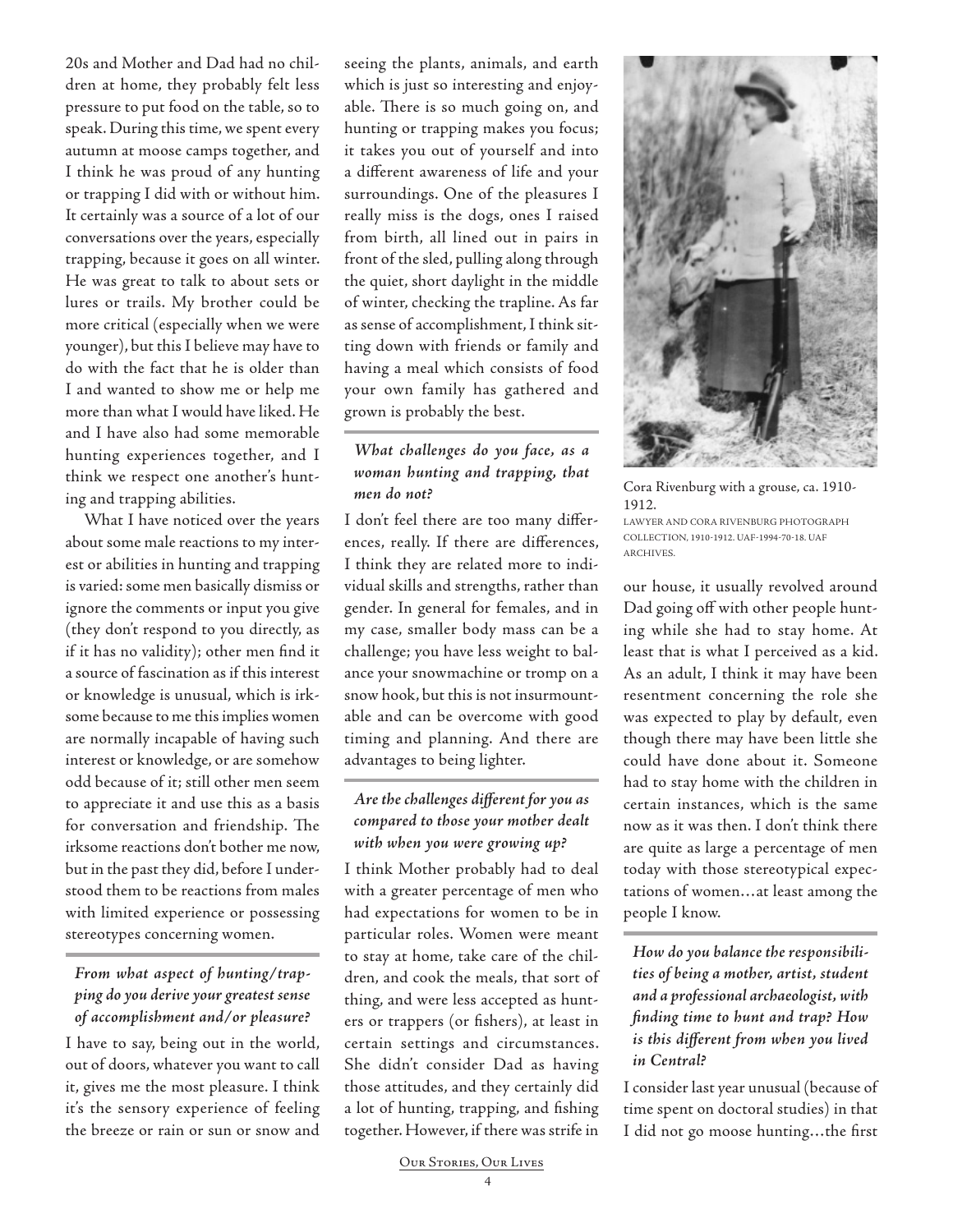

Belle Stevens returning from her trap line, ca. 1910-1912. LAWYER AND CORA RIVENBURG PHOTOGRAPH COLLECTION, 1910-1912. UAF-1994-70-164. UAF ARCHIVES.

time I've missed it in 20 years or so. I was out of state the last time I missed hunting…20 years ago…also pursuing studies. In this sense, being a student, getting an education, has been a sacrifice in a way because it sometimes takes me away from other things I value. "Balance" is a good word for it; time management is critical. I've had to change the length of time I spend at hunting and trapping. Instead of spending two weeks hunting moose, I told myself I'd spend a few days here and there hunting closer to home this year. I hunt grouse over the weekends in the fall, or instead of putting traps out first thing in November, I put out a short line for a month over the Christmas break. I've learned to include my son first as a small boy and now as a teenager in these activities. Luckily, archaeological fieldwork is mainly a summer endeavor, which leaves some times in the spring and fall. I gather "data" and inspiration for both archaeology and art whenever I'm out, so hunting and trapping can only add more to my other interests. It does seem like a lot sometimes to take care of everything needing attention, but I have never felt that categorizing myself is very fruitful…I have various interests that mesh together, hopefully in positive ways (or at least somewhat balanced!), to make the person I am. As with most people, I've had stages in my life where certain things are more dominant than others, and what dominates changes through time.

The major differences I find living in "town" as opposed to living in Central are pace and proximity. The pace of things in Fairbanks is more fragmented, less continuous. Numerous things are dealt with, things which may not necessary flow smoothly from one into the other because of the requirements of working with more people's schedules. The pace of things is irregular, I suppose, in comparison to a small place. I'm not saying this is good or bad. Hunting and trapping seem to be more regularly and easily dovetailed into other activities in

Central. Trails and hunting areas are in very close proximity (directly from the house), which allow for less hassle with loading and unloading gear, and staying warm. And I feel like I understand the area really well since its home. Fairbanks for me is a very distant starting point to get to places to hunt or trap. However, the proximity to certain types of educational experiences, people with common interests, and professional opportunities are much closer here than in Central. So to have those things, I have had to let go of some of the time I spend doing things like hunting and trapping directly; however, including those topics in my doctoral studies makes me less anxious about it.

## *What are your thoughts about the changing role of hunting and trapping in the lives of Interior Alaskans over the last 50 years? About the management of our natural resources?*

I suppose I wish most people understood hunting and trapping in a positive light. I think perhaps 50 years ago more people accepted that kids took off school to go moose hunting (if they were attending a regular school); or that hunting and trapping was more integral to life in Alaska (and in other places for that matter). On the other hand, people probably understood less about ecological principles, and possibly wildlife populations were not understood or managed as well because of it. I see management of natural resources as a moving target…we constantly have more to learn about how to manage resources because societies are constantly changing how resources are used or even defined. I have a lot of respect for people who choose to go into natural resource management…it seems to be such a politically charged and emotional field, as it probably should be since resources are what sustain us all.

What I have noticed also is a trend.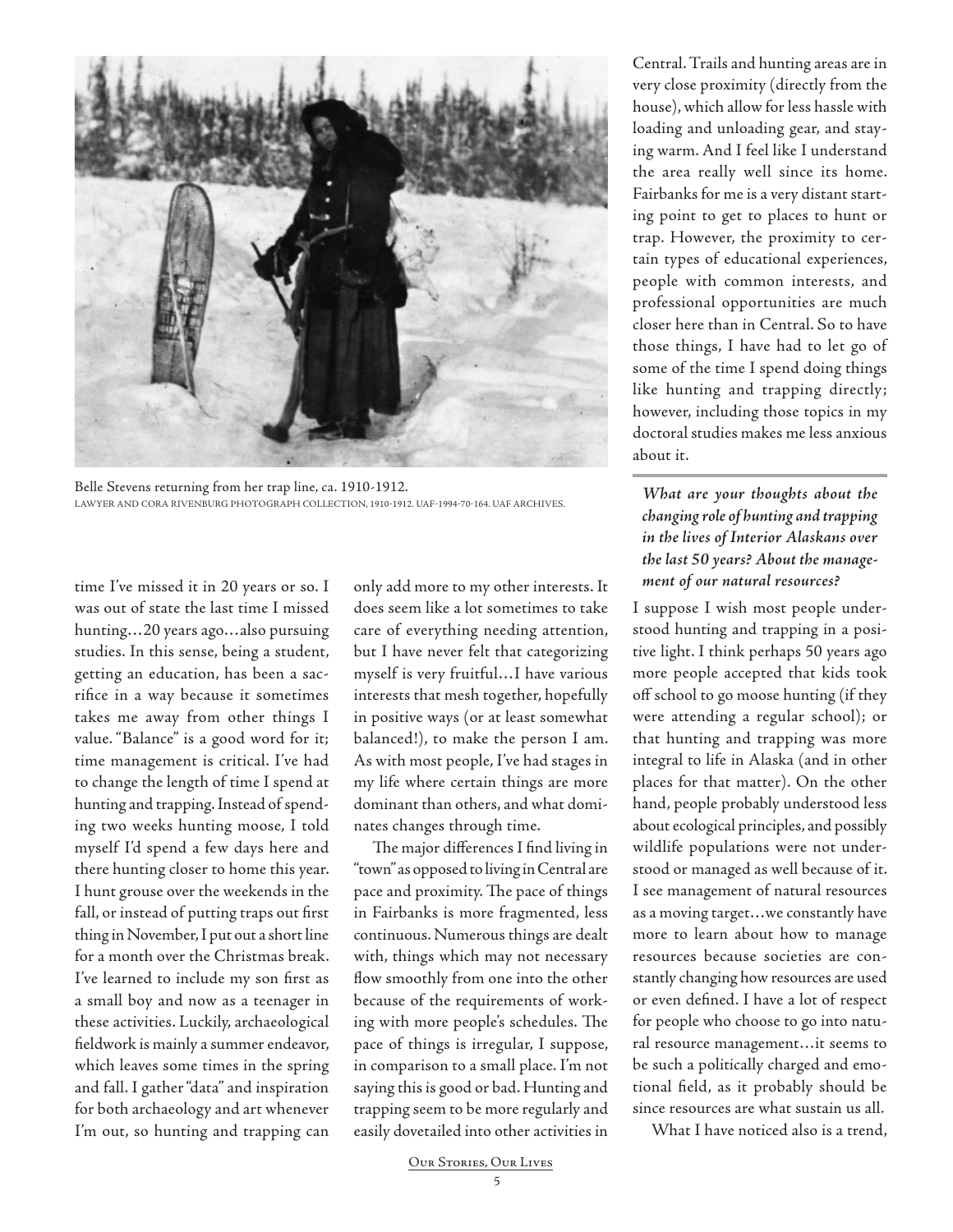## SUBSISTENCE HERITAGE

For the first humans to walk on Alaskan soil, or indeed any soil, subsistence hunting and trapping was a matter of survival. Even with healthy trade networks, newly indigenous peoples had no choice but to fashion their meals and clothing from locally available resources. They were connected to the land in a very real, critical sense.

Over time, technologies have allowed humans to trade, to transport, and to create increasingly complex tools such as snow-machines, airplanes, riverboats, and roads. Now, almost all people on Earth have shifted away from a semi-nomadic lifestyle, no longer moving with the animals and the seasons. Living in cities, towns, and villages, most people rely on distant localities for goods they require.

But in recent years, the idea of "Living Green" has

received much attention, birthing terms such as "sustainability" and "locally-grown." These are contemporary expressions intended to promote environmentally responsible living. Across the nation, there is an ever growing interest in eating organic foods, purchasing from local growers, and in reconnecting to the land.

Long before these ideas became popular as a lifestyle choice, Alaskan hunters and trappers were enjoying "organic" and "free-range" meat, though they had no need for these particular terms. Hunting for caribou and moose in season, and fishing when the salmon run, is an expression of "Alaskan-ness." Just as in many places the desire to reconnect with one's subsistence heritage has returned in force, in some parts of the world, people's passion for this heritage has never gone forgotten.

perhaps stemming from ecological awareness, in which humans as a species are placed in a very negative light. Our use of resources, our impacts, or our presence on a landscape which is perceived as "pristine" is automatically seen as bad. From an anthropological perspective in which understanding human behavior at a given time period is a goal, this portrayal now of humans as negative interlopers is very interesting. As a parent, I think this attitude is alarming. To present our own species in such a negative light deserves serious consideration for what effects it will have on children; growing up with the perception that your species is responsible for basically trashing the natural resources of the earth is a heavy burden. Being exposed to the reality of how reliant we are on other species at a personal level is a good thing… understanding how to hunt or farm

or trap in a direct way seems to me to be necessary to gain an understanding of how we actually impact our natural resources, and how they impact us.

## *Where do you see the state of hunting and trapping in Alaska to be in fifty years? Are we truly operating at a sustainable level or are there too many other factors not in the hunter's control?*

I think sustainability is critical; as to whether we are truly operating at a sustainable level, being aware is undoubtedly necessary. I think if we value as a society the knowledge and effort it takes to understand what sustainability is for our human population in interior Alaska, we will come close to maintaining our resources well. To have a society which values natural resources and the personal use of them requires our children to learn those values. In fifty

years, I think the state of hunting and trapping will be directly related to how well the human population personally appreciates and understands the issues of natural resource management. The subject of what factors hunters can control is an interesting one; there definitely needs to be communication among hunters and with resource managers who can see the larger view, and who can convey the larger picture in a meaningful way back to other hunters and the rest of the public. We can also teach our children, we can control our own behavior, we can communicate to others in thoughtful ways which might promote understanding of the issues (I consider my artwork to be communication about issues which matter to me), and we can vote and hope for the best! જે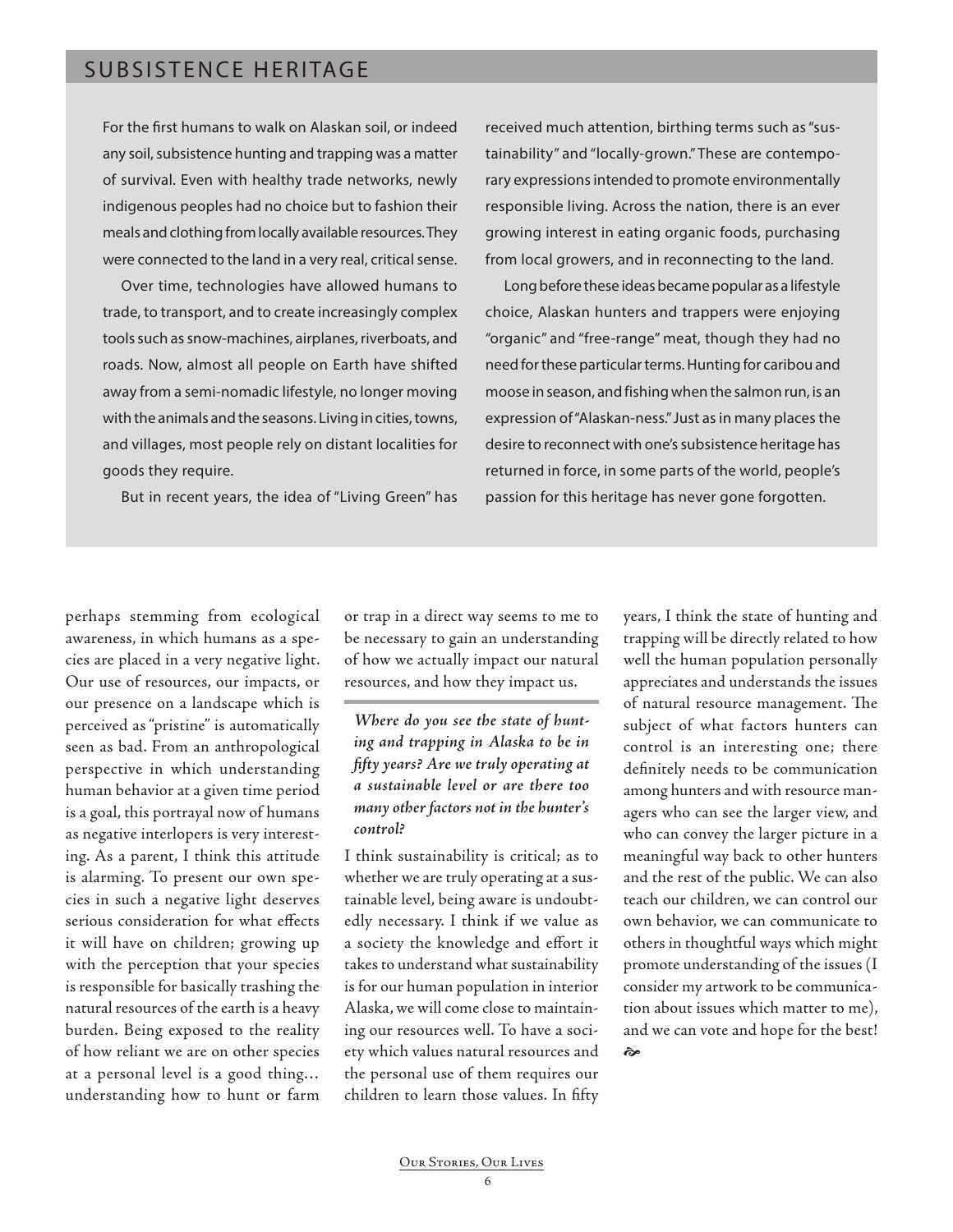# PREDATOR CONTROL IN ALASKA

## **Background**

Alaska is the only U.S. state with full complements of native big game, including moose, caribou, deer, sheep and mountain goats, and large predators such as grizzly bears, black bears and wolves.1 Alaska currently enjoys sustainable populations of predators and prey, thanks largely to the management efforts of The Alaska Department of Fish and Game (ADF&G) and the Alaska Board of Game, formed of seven citizens appointed to determine hunting and trapping regulations and management programs. These two organizations manage wildlife by the mandates established in the Alaskan constitution, which states that all resources must be managed for the maximum benefit of all Alaskans.

These mandates can create controversy at times: predator numbers are sometimes reduced to benefit prey species that are important to Alaskans for food. Under direction from the Alaska State Legislature, ADF&G, and the Alaska Board of Game, the state has recently embarked on several programs to increase low moose and caribou populations by temporarily manipulating wolf and bear numbers.

#### History of Predator Control Efforts in Alaska

Long before ADF&G was assigned responsibility for wildlife management, the indigenous people of Alaska subsisted off the land and found means to balance the predator/prey relationships in order to survive. In the Interior of Alaska, oral histories of the Athabascan people describe a kind of predator management by the taking of wolves, bears, eagles and otters whenever possible. Wolf populations were specifically managed through the practice of denning, where cubs were taken at their dens.

In the 1800s, the arrival of outsiders as a result of the fur trade and gold rushes brought increased pressure on game populations as well as additional

pressure on wolves, bears, and other furbearers for supplying the fur market. In 1915, the Territorial Legislature established a bounty on wolves that remained in effect until after statehood.

As a result of increased mining activities at the beginning of the 20th century, hunting to feed mining camps left populations of moose and caribou at historically low levels. In part, as a response to these low population numbers, the Alaska Game Commission was formed and imposed the first game harvest regulations in 1925.

In 1948, the federal government's Fish and Wildlife Branch of Predator and Rodent Control began operating

in Alaska with the primary assignment of killing wolves, bears, coyotes, eagles, and other predators to bring an increase in moose, caribou, deer, and mountain sheep. Primary control methods included the use of poisons, although year-round trapping of wolves was permitted. Strychnine, encapsulated in chunks of seal blubber, was scattered around carcasses of prey. "Coyote getters," made from cyanide-loaded cartridges that fired into the



Alaskan wolf *Canus lupus*. COURTESY SOFTKEY INTERNATIONAL, INC.



Alaskan brown bear *Ursus arctos*. COURTESY US FISH AND WILDLIFE SERVICE.

7

<sup>&</sup>lt;sup>1</sup> "Prey" generally refers to moose and caribou and "predators" to wolves and bears.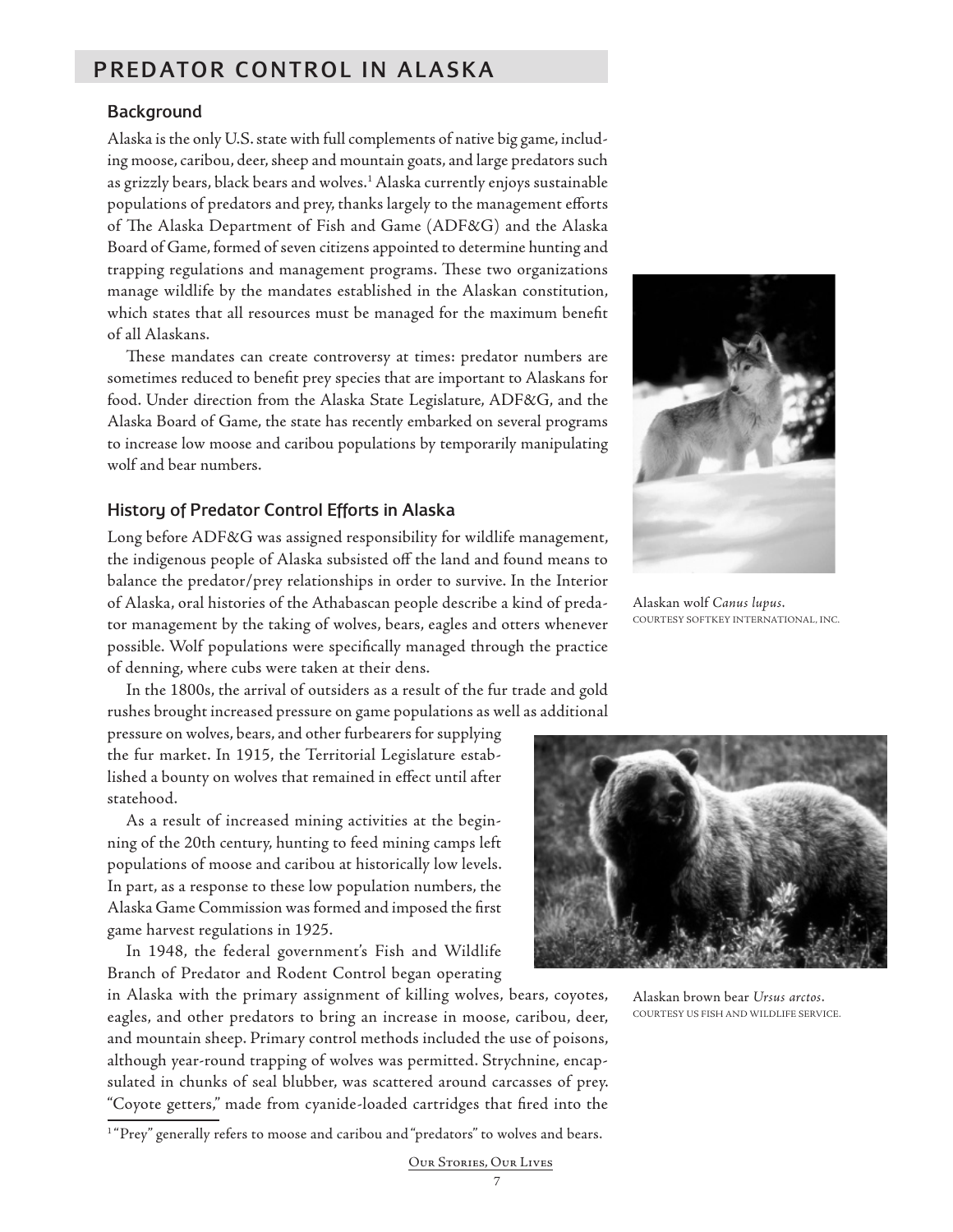mouths of wolves or other carnivores that pulled on the scented capsules, were widely deployed. The federal control agency emphasized maximizing the total number of predators killed. Federal predator control was widespread throughout the Territory. Little effort was devoted to focus control in areas of presumed need. As aircraft started to be used more commonly, the late 1940s also saw the beginnings of winter aerial hunting.

After statehood in 1959, the administration of fish and wildlife resources was transferred to the Alaska Department of Fish and Game in 1960. The department was staffed by young, university-trained biologists who were aware of the changing attitudes toward wildlife management in North America. They were outspoken in their opposition to the use of poison to control predators, and its use was discontinued almost immediately. The wolf was reclassified as a big-game animal and furbearer by the Board of Fish and Game in 1963, but it was not until 1968 that the Alaskan legislature gave authority to the Board of Fish and Game to abolish bounties within game management units. By 1975, bounties were no longer paid on wolves except in southeast Alaska.

During recent decades, predator control has been attempted in less than 10% of the state, and has been targeted only towards areas where research has shown that predation by wolves and bears is keeping moose or caribou populations at levels far lower than habitat can support. Predator control is a management tool, and as such, is different than hunting. Principles of fair chase do not apply. Instead, control programs must focus on effectiveness, successful techniques, and safety.

## Modern Considerations for Predator Management

**Social Context—**Moose and caribou provide an important food source for rural and urban Alaskans. Wild game is a high quality, local, organic, freerange food source, preferred by many over meats shipped in from far away. In addition, many small and/or rural communities have few or no practical alternatives to local meat.

Citizen views range from the belief that wildlife populations should not

be manipulated for human benefit, to a demand for actively managing populations to allow people to harvest a higher percentage of wildlife populations annually. No single management approach can satisfy all users. ADF&G uses different management strategies in different parts of the state to provide for different values and demands.

**Legal Context—**The Board adopts regulations to conserve and develop the state's wildlife resources, and allocates uses of those resources. Using a well-established public process, the Board promulgates hunting, trapping, and other wildlife regulations, including predator management directives.

Alaska's Constitution charges state government with managing Alaska's fish and wildlife resources on the sustained yield principle. That is, long-term harvest rates should not exceed regeneration. This

*An Old Bull's Thoughts Turn to Love* by Michio Hoshino. UAP2000-007-066

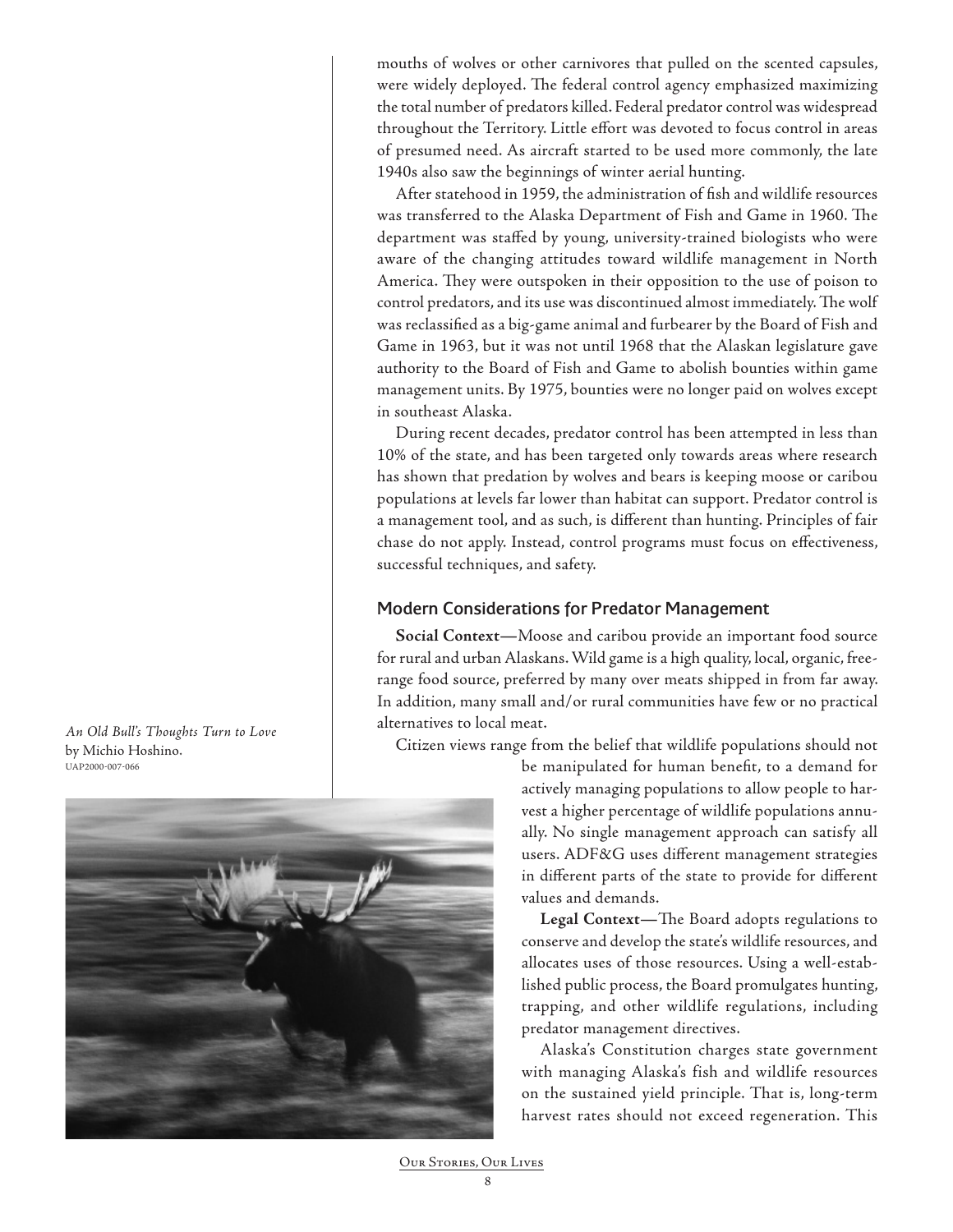principle ensures wildlife numbers are maintained in perpetuity at sustainable levels.

In 1994, the Alaska State Legislature enacted the "Intensive Management Law," requiring the Board to designate areas where human consumptive use is the highest priority use of wildlife, and then set prey population and harvest objectives for these areas. If these objectives are not met, the Board must consider intensive management actions, including:

- Reducing or eliminating non-resident hunting;
- Reducing or eliminating resident hunting;
- Liberalizing hunting and trapping regulations for wolves and bears; and
- Implementing habitat improvement projects (primarily prescribed fires).

If these actions do not or are unlikely to result in higher levels of prey for food for people, and predation is the key limiting factor, the Board may consider predator control. Predator control measures are proposed by the public or ADF&G, evaluated by ADF&G, and considered by the Board. If adopted, programs are designed by ADF&G and conducted by ADF&G staff, specially permitted members of the public, or a combination of both. Not all public proposals for predator control are approved for implementation. In fact, historically, more have been rejected than approved.

**Biological Context—**Unlike other parts of the U.S., prey populations in Alaska are not usually limited by habitat. Instead, most moose populations and small caribou herds are held at levels lower than habitat can support by large predators. In other states, prey are primarily limited by habitat quantity and quality, which is why Alaska needs to consider predator control as a wildlife management tool.

Control programs are designed to reduce the effects of predation by temporarily reducing predator numbers, not eliminating them. Programs must provide for the long-term sustainability of populations of predators and prey. Control efforts are suspended after prey population and harvest goals have been met. Typically, predator populations then begin to increase in response to an increased food resource. If regulated conventional hunting and trapping harvests of predators cannot limit the growth of predator populations, control programs may be reinstated.

Habitat quality, weather, disease, and accidents can also affect the abundance of prey populations and are monitored by wildlife managers. Hunting and trapping seasons and bag limits, as well as predator control programs, are constantly monitored and regularly revised to make sure populations are sustainable in the long-term.

## **Conclusions**

While predator control programs in Alaska remain controversial, ADF&G is constitutionally-mandated with the responsibility of managing Alaska's wildlife and ensuring the future of all species. At this time, there is no indication from available scientific data that state-sponsored wolf or bear control programs have created conservation concerns for wolf or bear populations on either a statewide or local basis. As long as Alaskans continue to depend on moose and caribou as a food source, and continue to hunt and trap for a variety of reasons, there will be a question of how to keep a balance between the predators and prey.

"It is not expected that one single management approach will satisfy everyone. Therefore, the Board of Game directs ADF&G to use different management strategies in different parts of the state to provide for different values and demands."

—From Understanding Intensive Management and Predator Control in Alaska, http://wildlife.alaska.gov/management/ control/predator\_brochure.pdf



Alaskan caribou *Rangifer tarandus*. COURTESY US FISH AND WILDLIFE SERVICE.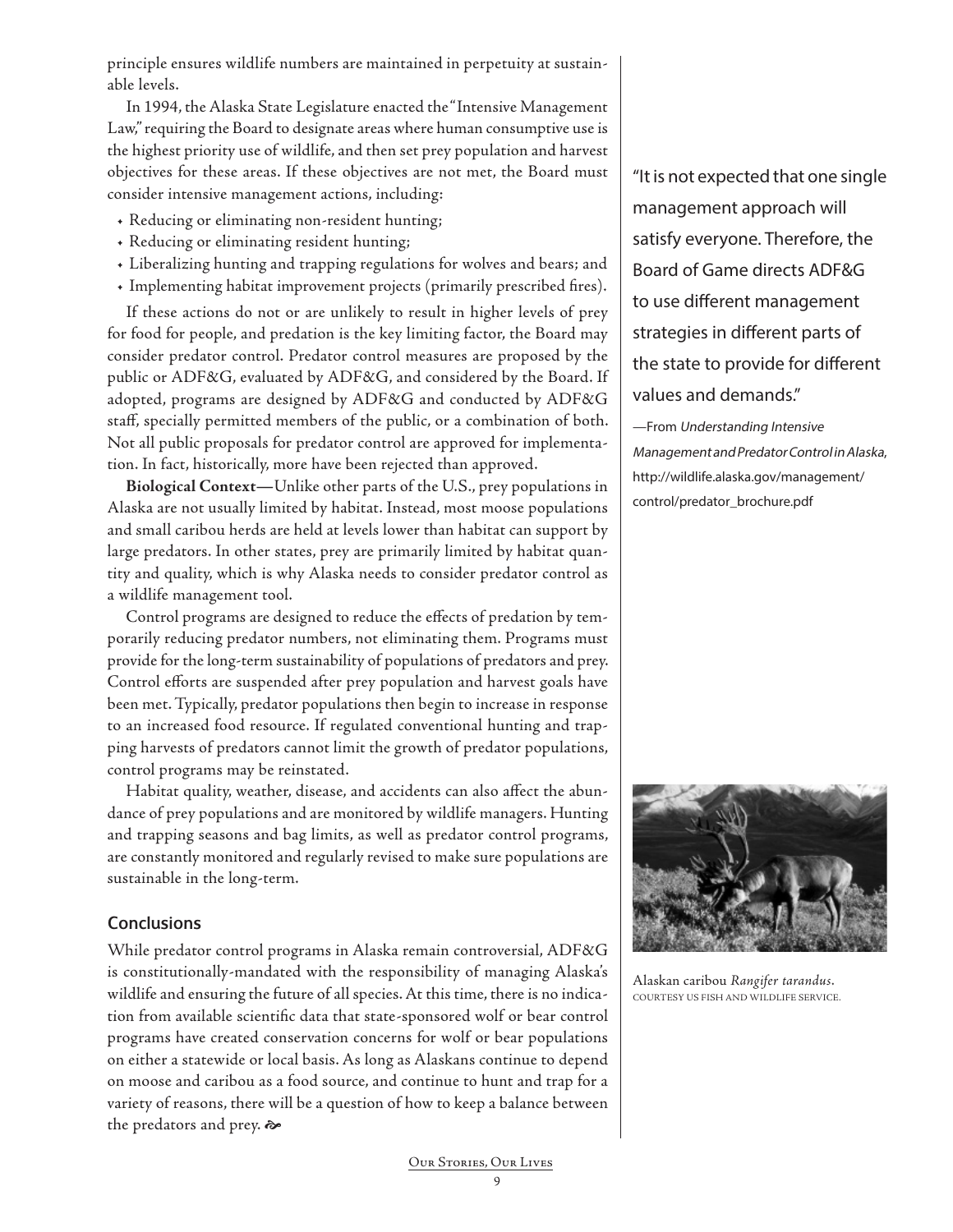#### Historical Perspectives *(continued from page 2)*

"The trading goods which are destined for [Fort Yukon] take two years in transportation from York Factory on Hudson's Bay. One portage of over 50 miles has to be made, between Fort McPherson, on Peel River, to LaPierre's House of the Upper Porcupine. Here the goods are carried on sleds in winter across the high, rough and broken tableland between the two rivers. On account of these difficulties in transportation, few provisions are ever sent to this isolated post." (Dall 1870:103).

Fur buyers and traders collecting raw furs along the Yukon River, ca. 1910-1912. LAWYER AND CORA RIVENBURG PHOTOGRAPH COLLECTION, 1910-1912. UAF-1994-70-125. UAF ARCHIVES.

The Hudson's Bay Company seems to have had a strategic advantage over the Russian-American Company. With the breakup of the Yukon River, British traders followed the ice down the river to the mouth of the Tanana, and at the traditional place of Nuklukayat (Nuchalawoyya) they met and traded with the assembled Athabascan groups, returning upstream before the Russians could ascend the river from Nulato.

After the purchase of Alaska by the United States in 1867, both the Russian-American Company and the Hudson's Bay Company were forced to vacate their holdings. As they pulled out, they were replaced in the interior by the Alaska Commercial Company and individual traders. Men such as Jack McQuesten, Al Mayo, and Arthur Harper are remembered from this period in part because they intermarried with local people and stayed in the country. These were enterprising men who lived off the land and combined trading with prospecting.

The gold rushes of the late 19th/early 20th century brought many newcomers north to seek fortune. Many became disillusioned and turned to trapping as a way to make a living. Some married and established families. The increased pressure on the land led to establishment of trapping areas and rights of use passed on within the families through successive generations. This system of land rights continues to the present day in many areas of the Interior.

## The Yearly Cycle of Trapping

For many people raised in the Interior during the first half of the twentieth century, trapping was a way of life that demanded a specialized yearly cycle: leaving the village in the fall before freeze-up with the winter's "grub stake" (supplies advanced to the trapper in return for a part of the winter trapping return), families headed up a tributary stream until they reached the main cabin. Before snowfall, wood had to be cut and the winter supply of meat obtained. Soon after freeze-up, the traps and snares would be set and from then until Christmas the trapper was moving, checking his trapline, then

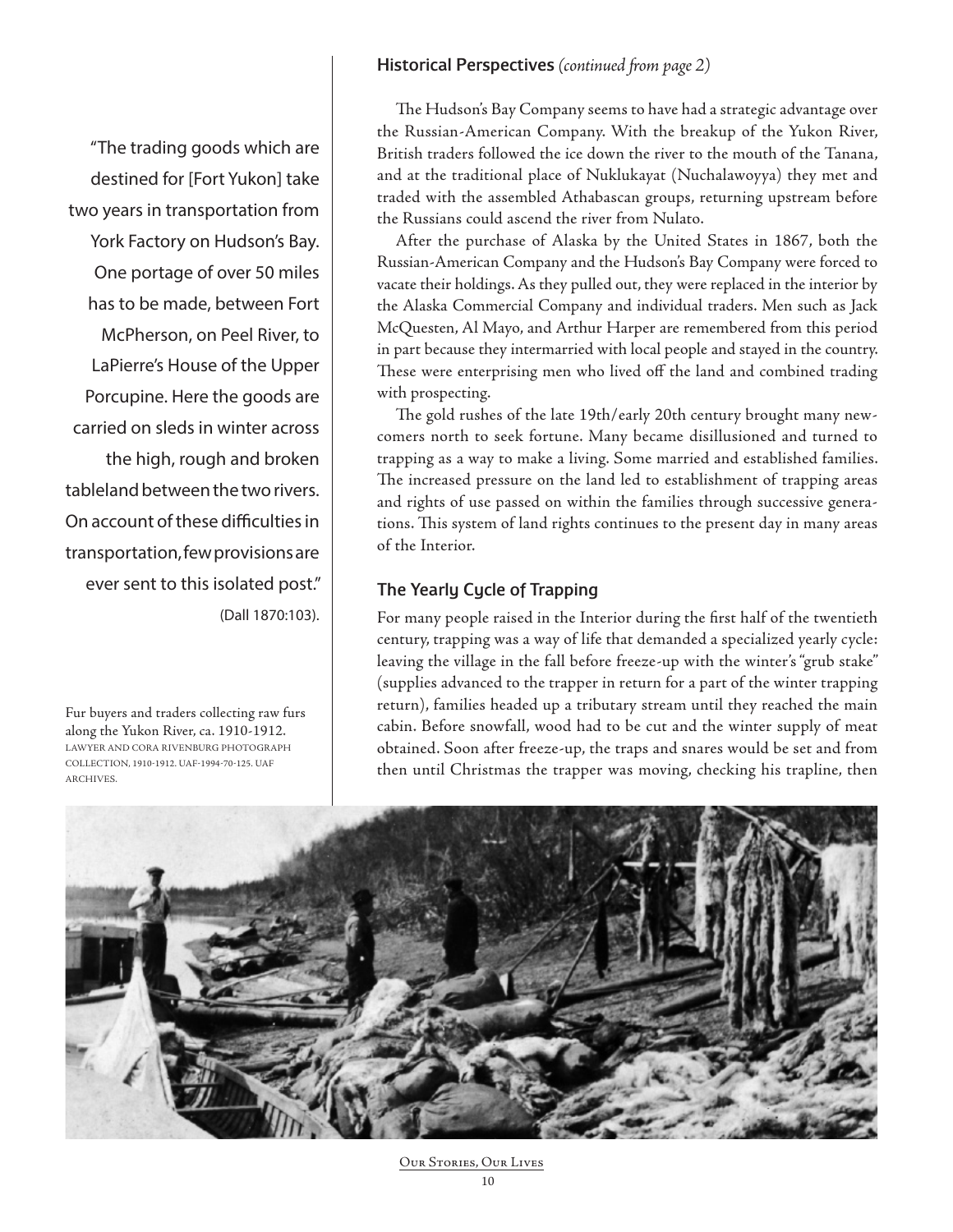back to the cabin to skin and stretch fur. Some families traveled by dog team to the village at Christmas time to visit with friends, celebrate the holiday, and trade furs to the trader in exchange for store goods.

After the holidays, the families returned to the trapline routine until spring when the orientation shifted from the major fur animals to beaver and muskrat. Most families stayed out on their traplines until spring breakup (usually May or June) and then traveled to the village by boat. After a short visit in the village, the family went to fish camp where they remained until they had sufficient fish dried for their own needs and for dog feed. Then it was fall and time to re-supply and leave for trapping.

This yearly cycle was experienced by most of today's elders, Native and non-Native, raised in the Interior. As schools became more important, it became difficult for families to maintain a life on the land and in the village. For adults, exceptions to the pattern occurred during periods of wage-labor employment such as road building, railroad construction, mining with its related activities, military service, and general construction. In most cases, trapping was the activity people returned to after short periods of wage-labor because they knew the country, had the skills, and it was consistently available despite variations in prices paid for fur. Highly labor intensive, trapping demands long hours and hard work with relatively small and often uncertain return.

## Trapping Today

Today the village has increased in importance as a focus of activities, with permanent homes, electricity, telephone, health aides, churches, and K-12 schooling. The increased commitment of people to the services and amenities of village life has made the snowmachine integral to modern village life. Snowmachines permit rapid access to family traplines, allow trappers to check lines in less time, and eliminate the need to fish for dog food. Just as the snowmachine liberates, it ties the trapper to a fuel source and cash



The construction of the ALCAN (Alaska Highway) in 1942 created economic opportunities for wage labor. ALASKA HIGHWAY CONSTRUCTION PHOTOGRAPH COLLECTION, CA. 1942-1943. ASL-PCA-193; ALASKA STATE LIBRARY.

Our Stories, Our Lives 11